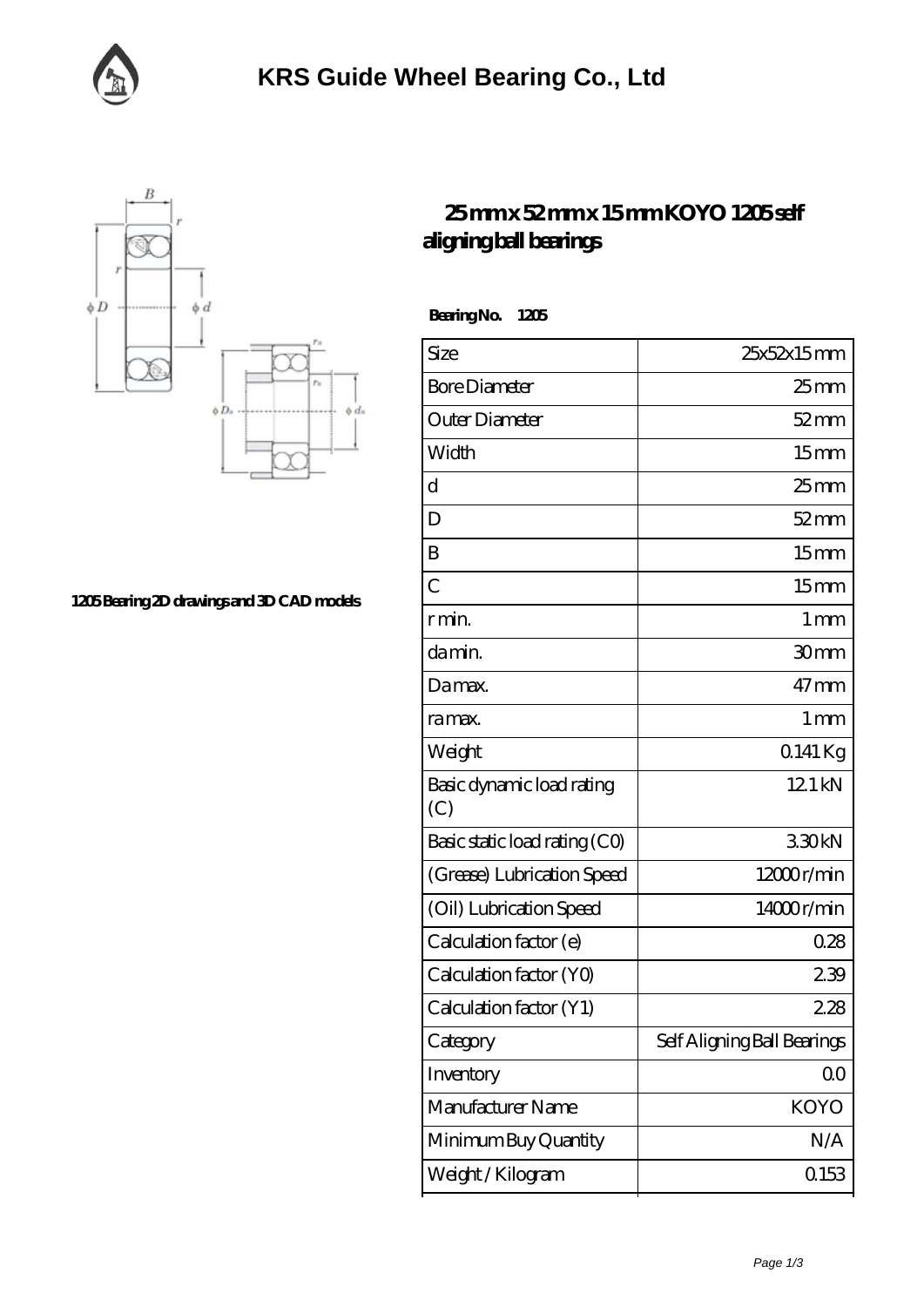

| Product Group            | BO0152                                                                                                                                                                           |
|--------------------------|----------------------------------------------------------------------------------------------------------------------------------------------------------------------------------|
| Mounting Method          | Shaft                                                                                                                                                                            |
| Enclosure                | Open                                                                                                                                                                             |
| Rolling Element          | <b>Ball Bearing</b>                                                                                                                                                              |
| Cage Material            | Steel                                                                                                                                                                            |
| Precision Class          | ABEC 1   ISO PO                                                                                                                                                                  |
| Internal Clearance       | CO-Medium                                                                                                                                                                        |
| Number of Rows of Balls  | Double Row                                                                                                                                                                       |
| <b>Other Features</b>    | Allowable Misalignment 25<br>Deg                                                                                                                                                 |
| Long Description         | 25MM Bore; Shaft Mount;<br>52MM Outside Diameter:<br>15MM Inner Race Width:<br>15MM Outer Race Width;<br>Open; Steel Cage; Double<br>Row of Balls, ABEC 1   ISO<br>PO, CO-Medium |
| Inch - Metric            | Metric                                                                                                                                                                           |
| Category                 | Self Aligning Ball Bearings                                                                                                                                                      |
| <b>UNSPSC</b>            | 31171532                                                                                                                                                                         |
| Harmonized Tariff Code   | 8482105068                                                                                                                                                                       |
| Noun                     | Bearing                                                                                                                                                                          |
| <b>Keyword String</b>    | Self Aligning                                                                                                                                                                    |
| Manufacturer URL         | http://www.koyousa.com                                                                                                                                                           |
| Manufacturer Item Number | 1205                                                                                                                                                                             |
| Weight/LBS               | 0.31085                                                                                                                                                                          |
| Outer Race Width         | 0.591 Inch   15 Millimeter                                                                                                                                                       |
| Inner Race Width         | 0.591 Inch   15 Millimeter                                                                                                                                                       |
| Outside Diameter         | 2047 Inch   52 Millimeter                                                                                                                                                        |
| Bore                     | 0.984 Inch   25 Millimeter                                                                                                                                                       |
| Bearing No.              | 1205                                                                                                                                                                             |
| r(min)                   | 1                                                                                                                                                                                |
| Cr                       | 121                                                                                                                                                                              |
| CQr                      | 330                                                                                                                                                                              |
|                          |                                                                                                                                                                                  |